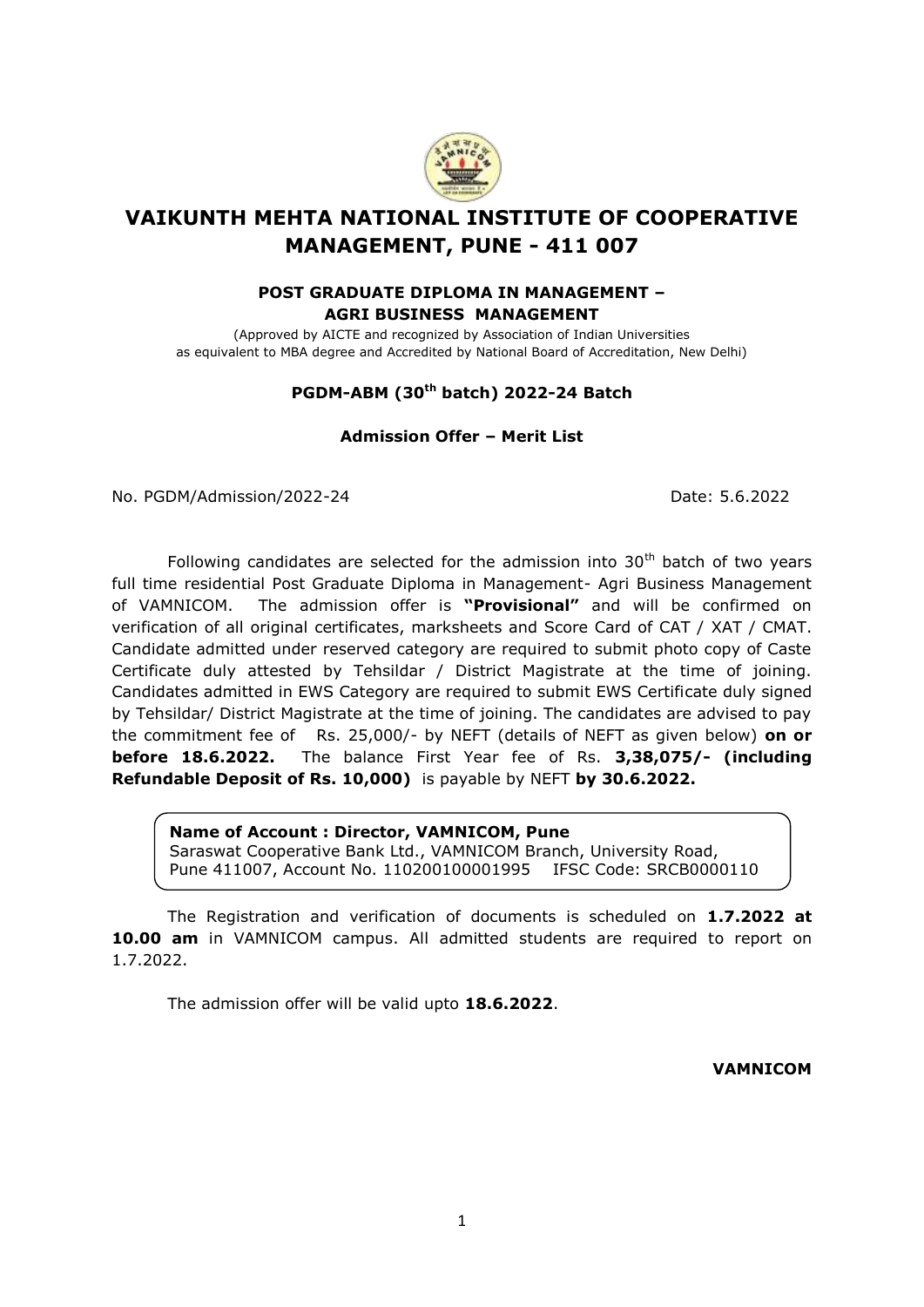## **GENERAL (50)**

| <b>S.N.</b>    | <b>Application</b> | <b>Title</b> | <b>Name</b>                        |
|----------------|--------------------|--------------|------------------------------------|
|                | No.                |              |                                    |
| 1              | 20220476           | MR.          | <b>UMESH HAJARI</b>                |
| $\overline{2}$ | 20221061           | MR.          | <b>VIRAJ SHANTARAM THOMBARE</b>    |
| 3              | 20221070           | MS.          | SAKSHI SONI                        |
| 4              | 20220659           | MS.          | <b>SUSAN SUNNY</b>                 |
| 5              | 20220392           | MR.          | <b>KINGSUK DAS</b>                 |
| 6              | 20220349           | MR.          | SHINDE SACHIN                      |
| $\overline{7}$ | 20221072           | MS.          | <b>AKHILA</b>                      |
| 8              | 20220800           | MR.          | SATTYAM PHATANGARE                 |
| 9              | 20220662           | MR.          | TIMMASANI JAGADEESWAR REDDY        |
| 10             | 20220975           | MR.          | P ABDUL ALEEM BASHA                |
| 11             | 20220033           | MS.          | RELANGI GAYATHRI                   |
| 12             | 20220074           | MS.          | <b>KANCHAN DUBEY</b>               |
| 13             | 20220923           | MR.          | SHIVAM CHATTERJEE                  |
| 14             | 20220849           | MR.          | <b>DILSHANT PATIL</b>              |
| 15             | 20220527           | MR.          | <b>KARTIK</b>                      |
| 16             | 20220227           | MR.          | <b>TEJAS VG</b>                    |
| 17             | 20220139           | MS.          | MEDHA PAUL BHAUMIK                 |
| 18             | 20220830           | MR.          | KIRAN SHANTAGERI                   |
| 19             | 20221107           | MR.          | ANSHUMAN SHARMA                    |
| 20             | 20220734           | MS.          | THUKUNTLA NITHYA SRI               |
| 21             | 20221114           | MR.          | MOHAMMED SHOEIB AHMER              |
| 22             | 20221203           | MR.          | D PRAMOD KUMAR                     |
| 23             | 20220924           | MR.          | ADARSH KUMAR                       |
| 24             | 20221094           | MS.          | VARSHA K M                         |
| 25             | 20220062           | MR.          | <b>ASIF ASHRAF</b>                 |
| 26             | 20220738           | MR.          | PRATIK RAJU CHANDODKAR             |
| 27             | 20220120           | MR.          | M R GOURISH                        |
| 28             | 20220580           | MS.          | SAINENI ABHIGNA                    |
| 29             | 20221056           | MS.          | KOONA PREETHI                      |
| 30             | 20221241           | MR.          | MANVENDRA SINGH                    |
| 31             | 20220463           | MR.          | <b>GAURAV RAJENDRA KALE</b>        |
| 32             | 20220870           | MR.          | RAIS ALLAUDDIN CHOUGULE            |
| 33             | 20221085           | MR.          | VEDANT CHANDRAKANT PAWAR           |
| 34             | 20221208           | MR.          | BASIREDDY VAMSI KRISHNA OBUL REDDY |
| 35             | 20220700           | MS.          | SALONI ANIL DESAI                  |
| 36             | 20220187           | MR.          | ARUN KUMAR G S                     |
| 37             | 20220182           | MS.          | SHIVANI MALLIKARJUN MASALI         |
| 38             | 20220277           | MR.          | KOLA REVANTH                       |
| 39             | 20221118           | MR.          | KAUSTUBH SHIVAJI SALUNKHE          |
| 40             | 20220370           | MR.          | ABHISHEK RAMESH KOLHE              |
| 41             | 20220756           | MS.          | <b>POONAM</b>                      |
| 42             | 20220697           | MS.          | MUTHINA POOJITHA                   |
| 43             | 20221355           | MR.          | <b>CHETAN JOSHI</b>                |
| 44             | 20220878           | MR.          | JENU DARWIN VENKATA RAVITEJA       |
| 45             | 20221188           | MR.          | <b>ASHWIN</b>                      |
| 46             | 20220321           | MS.          | AMRUTHA AMBALLA                    |
| 47             | 20220229           | MS.          | PALLAPOTHU HIMABINDU               |
| 48             | 20220233           | MS.          | <b>ANUSHA</b>                      |
| 49             | 20220393           | MR.          | <b>BHOR SWAPNIL MACHINDRA</b>      |
| <b>WARD</b>    |                    |              |                                    |
| 50             | 20221242           | MR.          | RUDRAKSH SHARMA                    |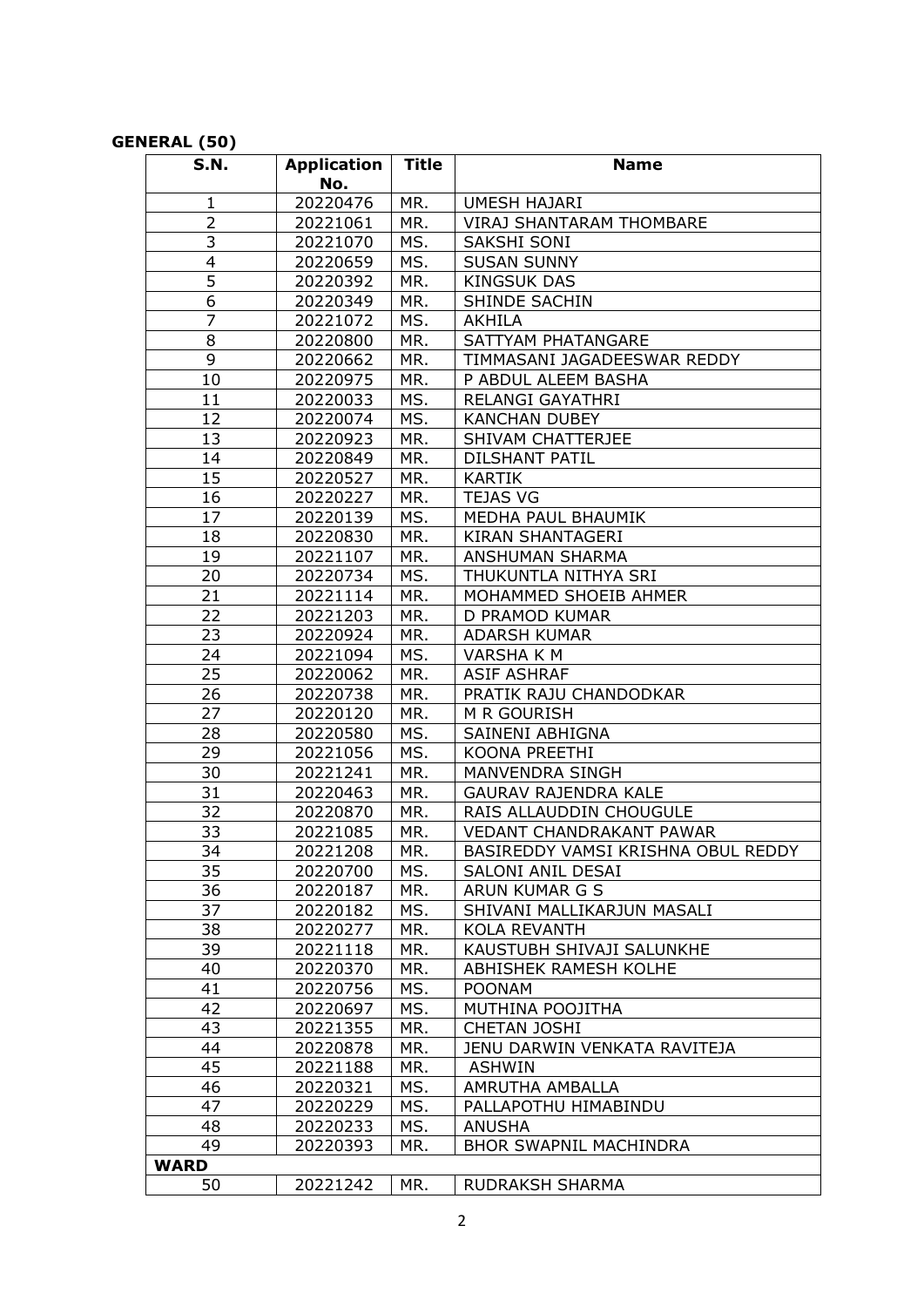## **OBC( Non –Creamy) (27)**

| S.N. | <b>Application</b><br>No. | <b>Title</b> | <b>Name</b>                |
|------|---------------------------|--------------|----------------------------|
| 51   | 20220725                  | MR.          | SHUBHAM AHER               |
|      |                           | MS.          | VIBHAAVARI V               |
| 52   | 20220154                  |              |                            |
| 53   | 20220239                  | MR.          | HRITHIK BABARAO WAGHMARE   |
| 54   | 20220498                  | MR.          | PRINCE ANAND               |
| 55   | 20220594                  | MR           | DEVARAJU H R               |
| 56   | 20220520                  | MR.          | <b>CHINNALA YESWANTH</b>   |
| 57   | 20220993                  | MR.          | PRAJYOT LONARE             |
| 58   | 20220705                  | MR.          | <b>SAI KRISHNA</b>         |
| 59   | 20220320                  | MR.          | <b>KANISH RAM R</b>        |
| 60   | 20221287                  | MS.          | <b>SEERAM SUPRIYA</b>      |
| 61   | 20221368                  | MS.          | <b>N.RENU PRIYA</b>        |
| 62   | 20220410                  | MS.          | PENTAKOTA KAVYA            |
| 63   | 20220652                  | MS.          | KALYANI BALU PATIL         |
| 64   | 20220661                  | MR.          | CHALIGANTI DEEKSHITH KUMAR |
| 65   | 20220588                  | MS.          | BODA DHARANI MANIKYAM      |
| 66   | 20220792                  | MR.          | <b>STANY DCRUZ</b>         |
| 67   | 20220281                  | MS.          | KANCHUKATLA NEHA PATEL     |
| 68   | 20220908                  | MS.          | K. RANI                    |
| 69   | 20220847                  | MS.          | <b>ASTHIKA PT</b>          |
| 70   | 20220324                  | MR.          | SHANTANU SHIVAJI KHANDEKAR |
| 71   | 20220689                  | MR.          | K MAHENDRA BABU            |
| 72   | 20220510                  | MR.          | CHETAN KUMAR PANCHMAAL     |
| 73   | 20220747                  | MR.          | KHARADE TEJAS DNYANESHWAR  |
| 74   | 20221116                  | MR.          | <b>SAURAV RAMESH PATIL</b> |
| 75   | 20221273                  | MR.          | K KAANDHANAN               |
| 76   | 20221371                  | MR.          | LEELA MAHESH               |
| 77   | 20220536                  | MR.          | <b>S PRASANTH</b>          |

## **SCHEDULED CASTE (15)**

| <b>S.N.</b> | <b>Application</b> | <b>Title</b> | <b>Name</b>            |
|-------------|--------------------|--------------|------------------------|
|             | No.                |              |                        |
| 78          | 20220194           | MS.          | PIPPARA ROSHINI        |
| 79          | 20220105           | MS.          | KUSUMA SUMA KEERTHI    |
| 80          | 20220230           | MR.          | KANDULA VARUN KUMAR    |
| 81          | 20220745           | MR.          | <b>VISHNU PRASAD</b>   |
| 82          | 20221284           | MR.          | ARUN KUMAR MALHOTRA    |
| 83          | 20220404           | MS.          | R. PRIYANKA            |
| 84          | 20220202           | MS.          | <b>MRUNAL KHARAT</b>   |
| 85          | 20221316           | MS.          | <b>BEJJAM BEULA</b>    |
| 86          | 20221115           | MR.          | PATTURU SUMANTH        |
| 87          | 20220785           | MS.          | <b>SAYALI MORE</b>     |
| 88          | 20220314           | <b>MR</b>    | <b>PARAS</b>           |
| 89          | 20220977           | MS.          | SAMIKSHA SANJAY KHARAT |
| 90          | 20221322           | MR.          | <b>NALLA RAKESH</b>    |
| 91          | 20220087           | MS.          | SHRADDHA SHODH         |
| 92          | 20220948           | MR.          | AKASH RAJU OHOL        |